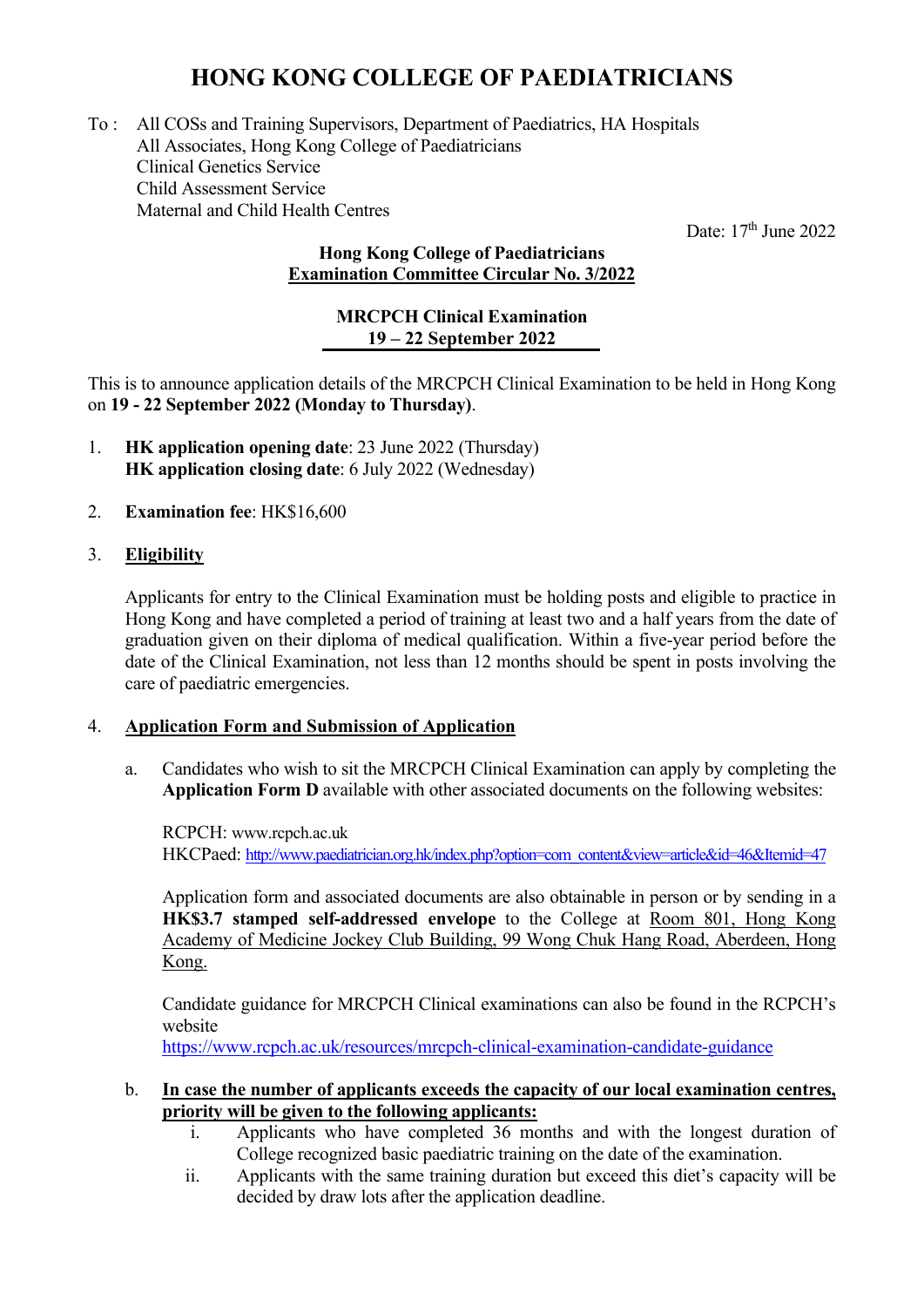- The RCPCH and HKCPaed have the final right to decide the acceptance and rejection of applicants. Appeal against such decision will not be addressed.
- Please complete the **Candidate Declaration Form** (attached) and submit with Application Form D.

Please note that the Examination might be cancelled should there be a severe outbreak of infectious diseases (e.g., COVID-19, SARS or Avian Influenza) or other unforeseeable circumstances at the examination time.

All candidates must comply with the infection control measures at the Examination.

- c. **A passport size recent photograph of the applicant** should be submitted together with the application form. The name of the applicant should be printed in CAPITAL LETTERS on the back of the photograph.
- d. Completed Form D enclosing the examination fee made out in the form of a crossed cheque payable to **'***Hong Kong College of Paediatricians***'** should reach the College office at the following address **before 5:30 pm on 6 July 2022 for new entries and re-entries**. Applications received after the closing date will **NOT** be accepted.

*Hong Kong College of Paediatricians Room 801 Hong Kong Academy of Medicine Jockey Club Building 99 Wong Chuk Hang Road Aberdeen Hong Kong*

### 5. **Withdrawal / Refund**

- a. Candidates who notify the MRCPCH Examinations Department in writing of their intention to withdraw from the examination **on or before 6 July 2022,** may be eligible for a 90% refund of the examination fee, depending upon the circumstances and at the discretion of the Examination Committee.
- b. A copy of withdrawal letter will need to be forwarded to us for reference / refund (where appropriate).
- c. Those who withdraw after **6 July 2022** or who are absent from the Clinical Examination will not receive a refund except in exceptional circumstances subject to the discretion of the Examination Committee.
- d. In case the application is rejected because of limited capacity of the Examination, there will be refund of the Examination Fee.
- e. In case the Examination is cancelled because of an outbreak of infection or other unforeseeable circumstances, there will be refund of the Examination Fee.
- f. Candidates who do not sit the Clinical Examination and do not withdraw before the date of their Clinical Examination will be marked absent and subsequently lose a Clinical Examination attempt.

## 6. **Clinical Attempts**

Candidates have a period of 7 years to complete the Clinical Examination from the date he/she passed all of the theory examinations. There is no limit to the number of attempts. If candidates are not able to pass the Clinical Examination within the seven years, he/she has to